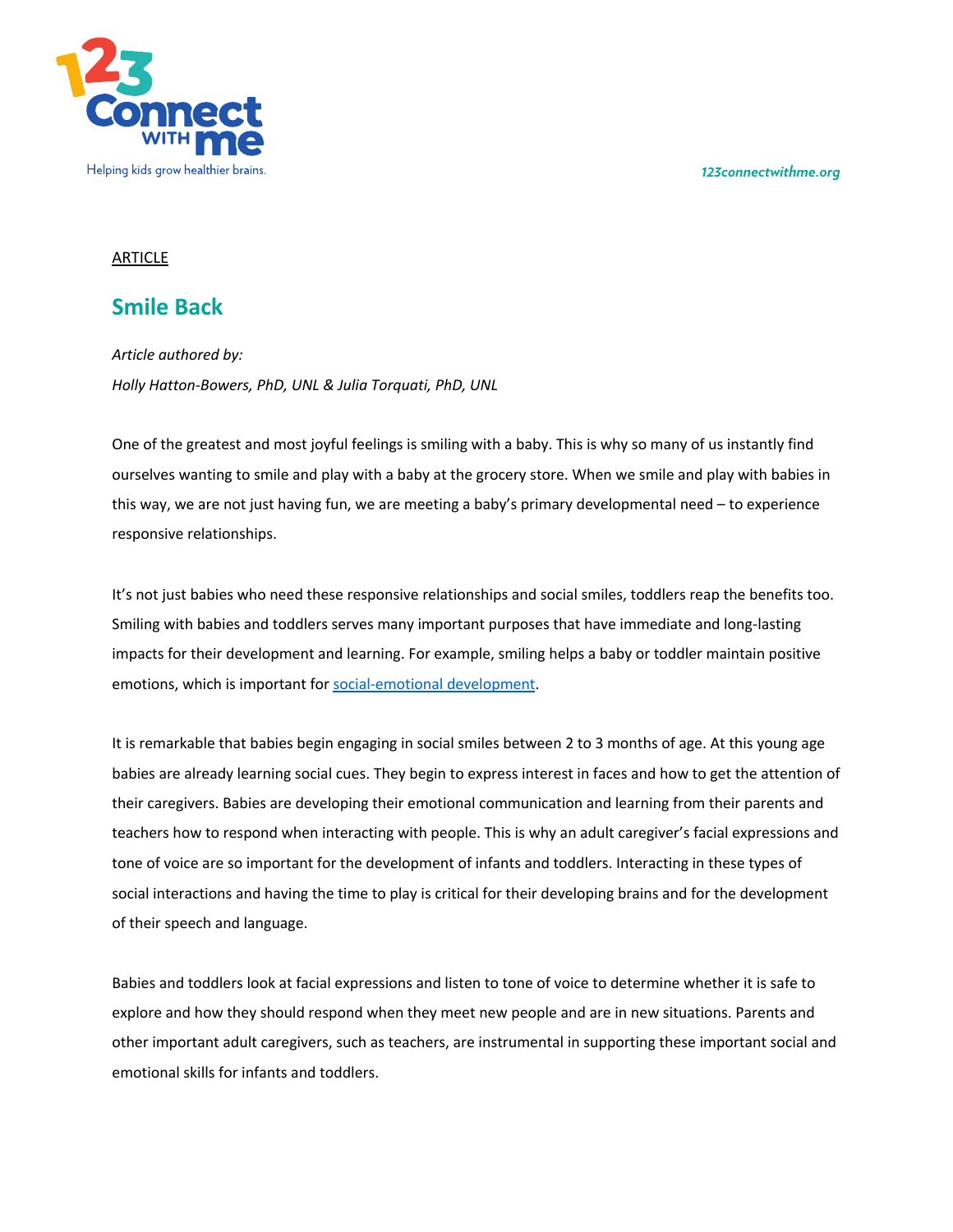## *123connectwithme.org*



So how do we engage in these social interactions during the COVID-19 pandemic? Should parents be concerned about wearing face coverings? Not necessarily. As long as the children this age experience many opportunities for face-to-face time and lots of play when they are at home, they will learn, develop and appreciate all the extra smiles.

- When at home, play peek-a-boo. Then the baby can see how your eyes light up when you smile and can see your smile while you play. Be sure to play peek-a-boo at a slower pace so that the baby has time to notice your facial expression and tone of voice.
- Take extra time for face-to-face interactions where you use different sounds and facial expressions. When making these sounds, wait for the baby to respond. It may take a few seconds. This can become a game of "let's take turns" where the baby and the adult take turns watching, listening and then responding.
- Play with some bubbles—slowly blowing the bubbles, making sounds and smiling.
- Read to your baby or toddler. Choose a book with different facial expressions and model the faces to your child. Choose books with rhymes and change the tone of your voice when reading. See if your library has these books and ask a librarian for more ideas:
	- o Making Faces: A First Book of Emotions by Abrams Appleseed
	- o I Love All of Me (Wonderful Me) by Lorie Ann Grover (author) and Carolina Búzio (illustrator). ISBN 9781338286236.
	- o Who?: A Celebration of Babies by Robie Harris (author) and Natascha Rosenberg (illustrator)
- Sing together. Babies and toddlers love to sing and hear their parents and teachers sing. Do not worry about the sound of your voice. Just have fun and be playful. Singing offers many benefits and supports young children's learning speech and language. You can make up new words to familiar tunes, such as "Twinkle, Twinkle, Little Star."

So when you are at home, take time to put away your phone and be present for lots of play and those important face-to-face interactions. Then when your baby or toddler smiles at you, there are no distractions and you will be ready to smile back.